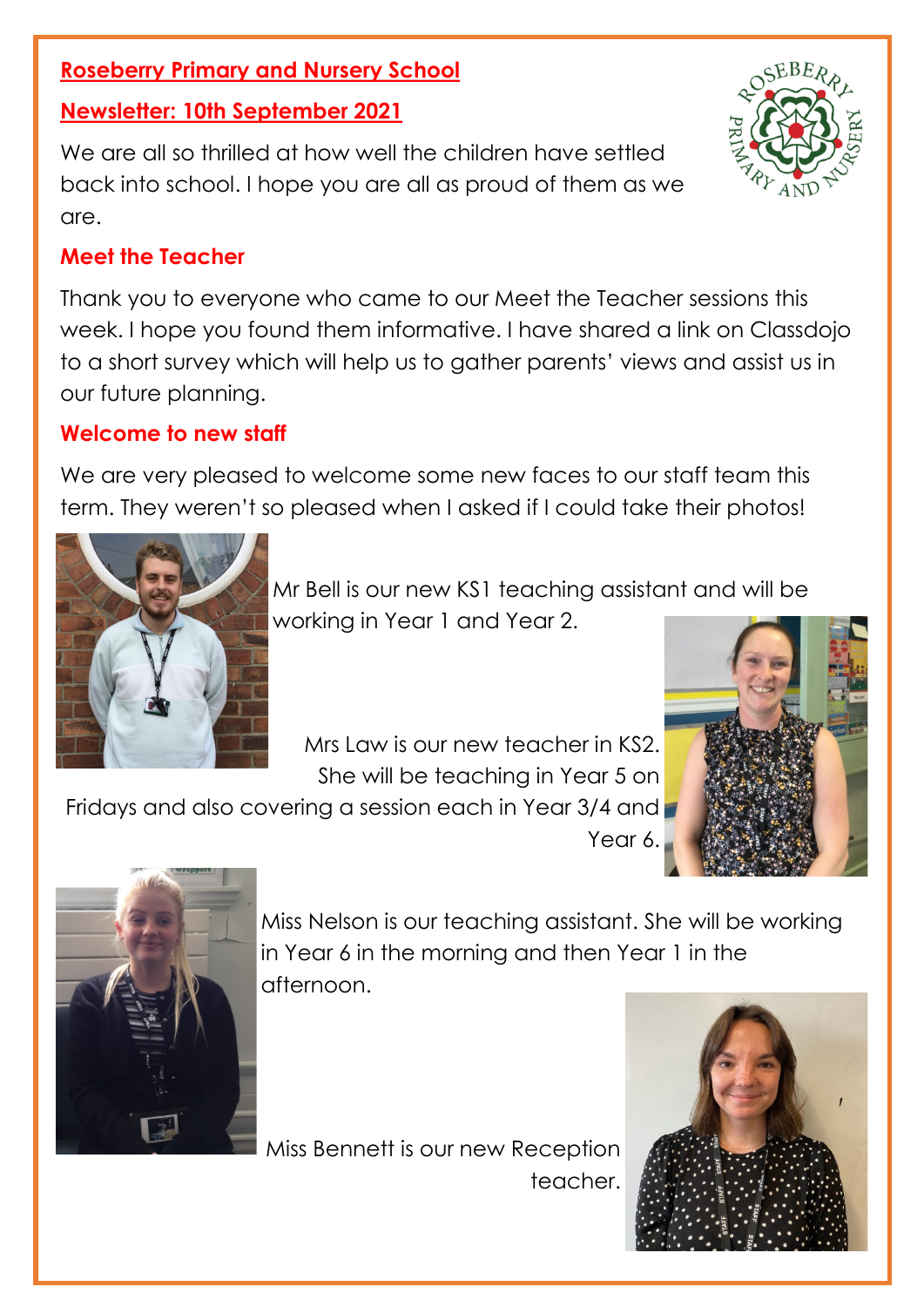## **School Lunches**

We are pleased to see so many of our children enjoying school lunches. If you would like your child to have a school lunch, please contact the office. I have attached the menu to the end of the newsletter.

# **Attendance**

It is crucial that your child attends school every day. Missing out on lessons leaves children vulnerable to falling behind. Children with poor attendance tend to achieve less in school. With this in mind, the school governors have agreed that no holidays in term time will be authorised unless in exceptional circumstances. If you do take your child out of school during term-time, you need to complete a leave of absence request form which you can collect from the office.

#### **Jewellery**

Please remove earrings before children come into school. No other jewellery is allowed except a watch. If children wear a watch, it should be one that only tells the time. We do not allow pupils to wear 'smart watches' or watches that record sound or video.

#### **Forms**

Remember to send any permission forms back to school as soon as possible.

## **INSET days for 2021—2022**

School will be closed on the following days for staff training.

4th January 2021 27th May 2022 6th June 2022

21st July 2022.

## **Reception starters 2022**

We will be holding two Open Days for parents of prospective Reception pupils for our 2022 intake. The dates are Wednesday 3rd November between 9.30pm and 10.30pm and Wednesday 24th November between 2pm and 3pm. If you know anyone who would like to come and visit our school, please pass this information on.

That's all for this week! Have lovely weekend.

From Mrs Dunn and the Roseberry Team.